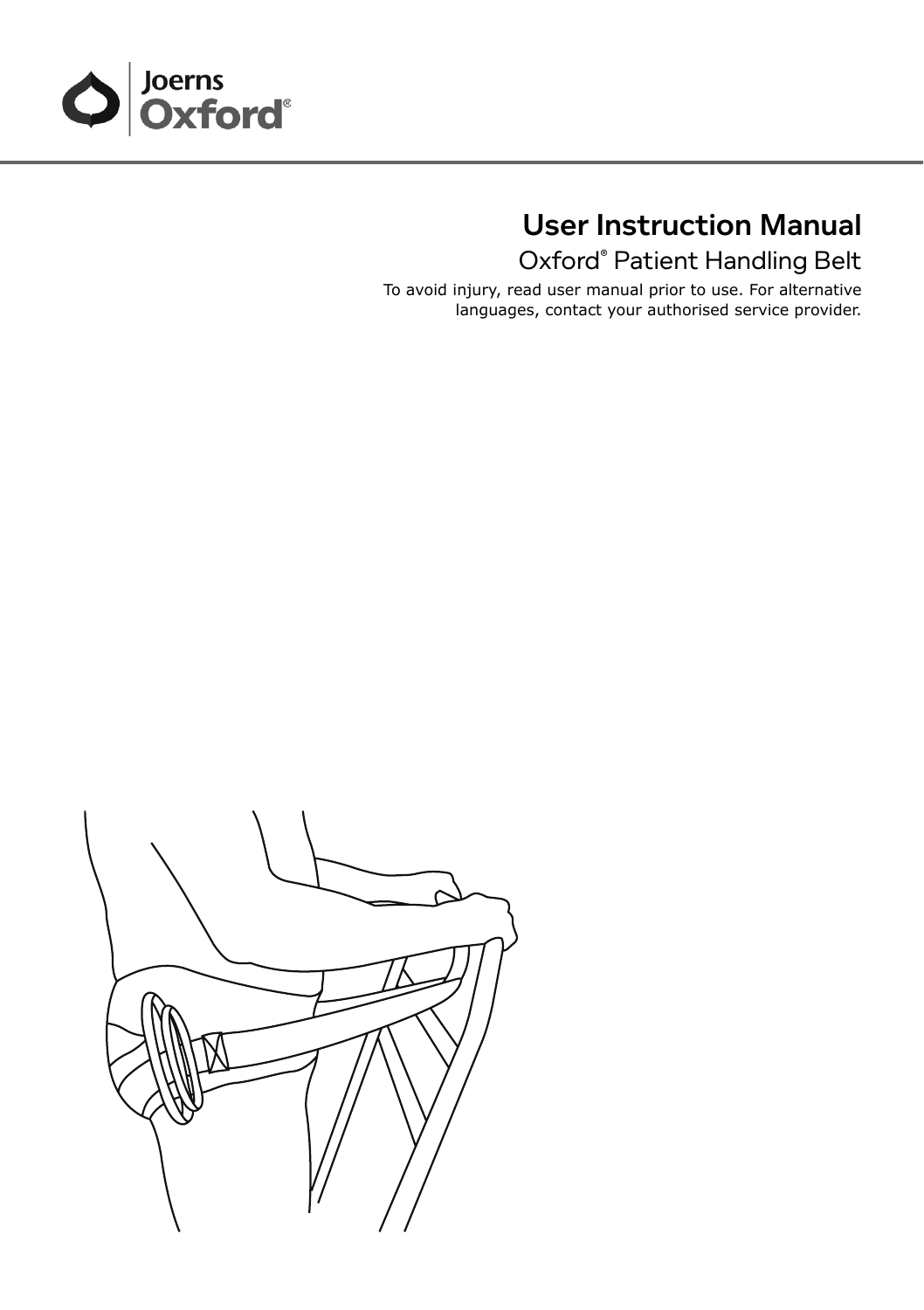#### Introduction

The Patient Handling Belt offers the carer a means of providing assistive support when asking a patient to rise from a seated position to standing. It also provides support when the patient is in a fully standing position.

#### Special Belt Orders

On occasions, material, dimensional and other changes outside of the standard specification are requested. Please be advised, that aside of any model specific references, fitting, washing and safety guidelines remain applicable. If you are in any doubt, please contact your authorised Oxford service agent or Joerns Healthcare directly.

#### Statement of Intended Use

The Patient Handling Belt is an item of moving and handling equipment that is used to facilitate standing from a seated position and/or walking rehabilitation. It can be used independently or in combination with a compatible manual standing/transfer device (e.g Oxford Switch) to provide assistive support and balance.

It comprises a specially designed and constructed piece(s) of fabric that is placed under and around a patient before being used to help a carer raise a patient from a seated position into standing. Once standing, the belt can be attached to a compatible manual standing/transfer device (e.g Oxford Switch) to offer assistive support and security for the patient. When selected and used correctly, a belt and manual standing/transfer device combination will achieve a safer transfer and reduce the risks associated with manual handling.

It is the responsibility of a competent person to conduct a thorough risk assessment prior to using any belt, to ensure that the choice, method of positioning in the belt and procedure for transfer has been correctly determined for the patient. For further guidance, please contact your authorised Oxford Service Provider or Joerns Healthcare.

#### **FOR USE WITH ACTIVE MANUAL STANDING/TRANSFER DEVICES ONLY.**

#### Expected Service Life

The expected service life of an Oxford Patient Handling Belt will vary dependent on use and following the care and washing instructions provided in the user guide. Factors such as wash temperature, detergents frequency of use and patient weight will impact on the lifetime of your belt. Joerns Healthcare recommend that belts are checked each and every time prior to use to ensure the safety of the patient. Bleached, torn, cut, frayed or broken belts are unsafe and must be discarded and replaced. For further advice, please contact your authorised Oxford Service Provider or Joerns Healthcare.

#### Serious Incident Reporting

In the event of a serious incident taking place during use of this product, affecting the patient and/or care-giver, it must be reported to the product manufacturer or authorised distributor. Should the incident take place within the European Union (EU), it must also be reported to the local competent authority within the member state.

## **WARNING**

- **• OXFORD RECOMMENDS THE USE OF GENUINE OXFORD PARTS. The Oxford Patient Handling Belt and Oxford Switch standing/transfer products are designed to be compatible with one another. For country specific guidance on use and compatibility, please refer to the belt label or contact your local market distributor or Joerns Healthcare.**
- **• For the safety of the patient and carer; before using a belt, a full risk assessment must be conducted to ensure that the correct belt choice, method of positioning and procedure for transfer has been determined for the patient.**
- **• The Patient Handling Belt is NOT designed for use with powered active stand aid lifts.**
- **• DO NOT use the Patient Handling Belt to lift a client.**
- **• DO NOT exceed the rated capacity of the belt or device.**
- **• The patient must be able to provide most of the standing effort when using the Patient Handling Belt.**
- **• CHECK belt and stitching before each use. Using bleached, torn, cut, frayed or broken belts is unsafe and could result in serious injury or death to the patient.**
- **• DO NOT alter belts. Destroy and discard worn belts.**
- $\mathfrak{2}$ **• NEVER leave a patient unattended.**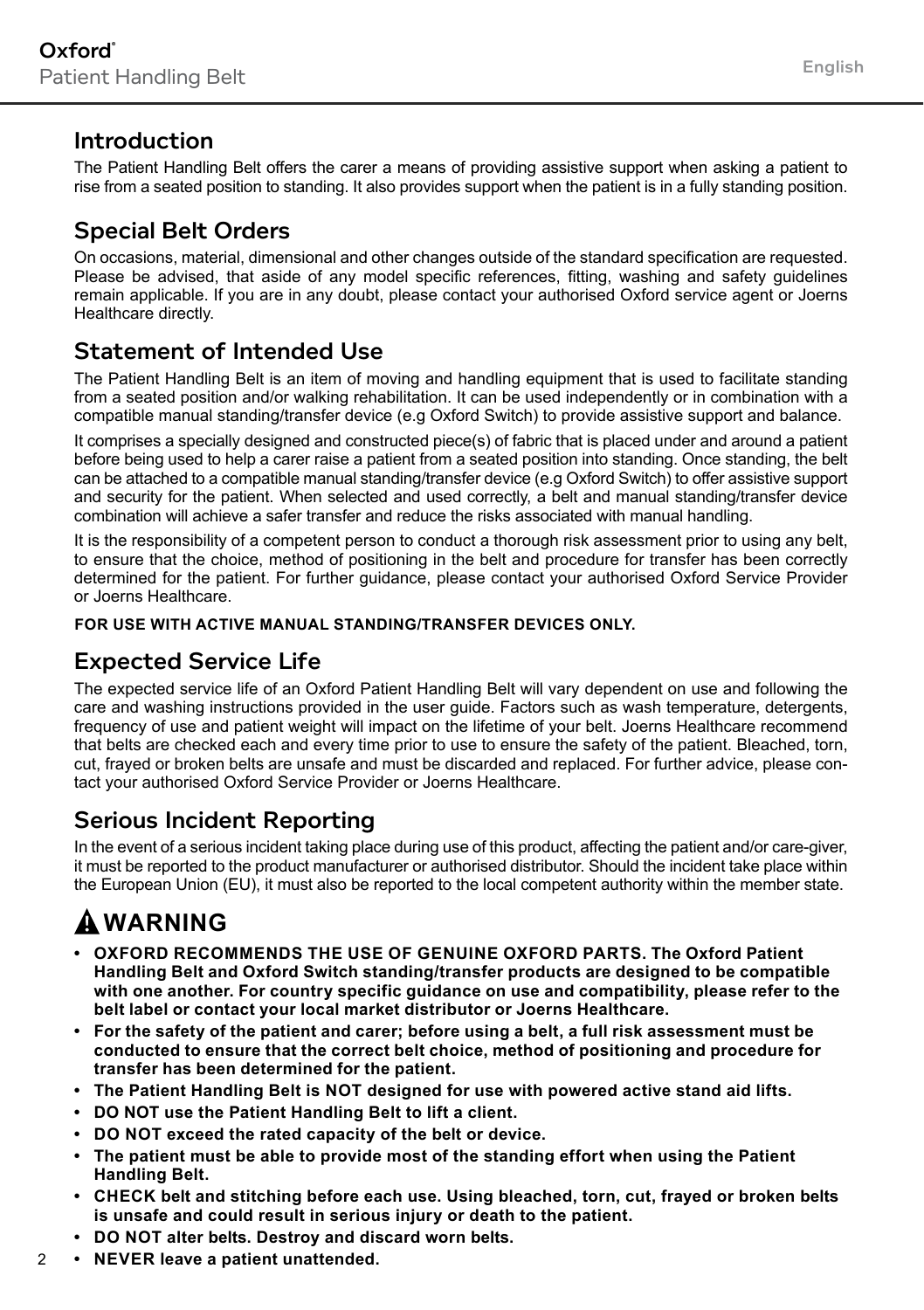## Fitting the Patient Handling Belt



Position the Patient Handling Belt around the back of the patient, ensuring the guidance label is on the outer side and the elasticated section is at the top.



Ask and/or assist the patient to lean forwards before positioning the lower belt section underneath, towards the ischial tuberosities.



Once the belt is in the correct position, fasten the Velcro, ensuring positive and secure attachment.



The long clipped strap may be tucked inside the belt to help avoid any inadvertent snagging. This is used to secure the belt to the Oxford Switch when the patient has risen to a standing position.

**IMPORTANT NOTE:** This product is not a lifting device and should not be used for lifting. Use of this product must conform to current manual handling procedures and regulations.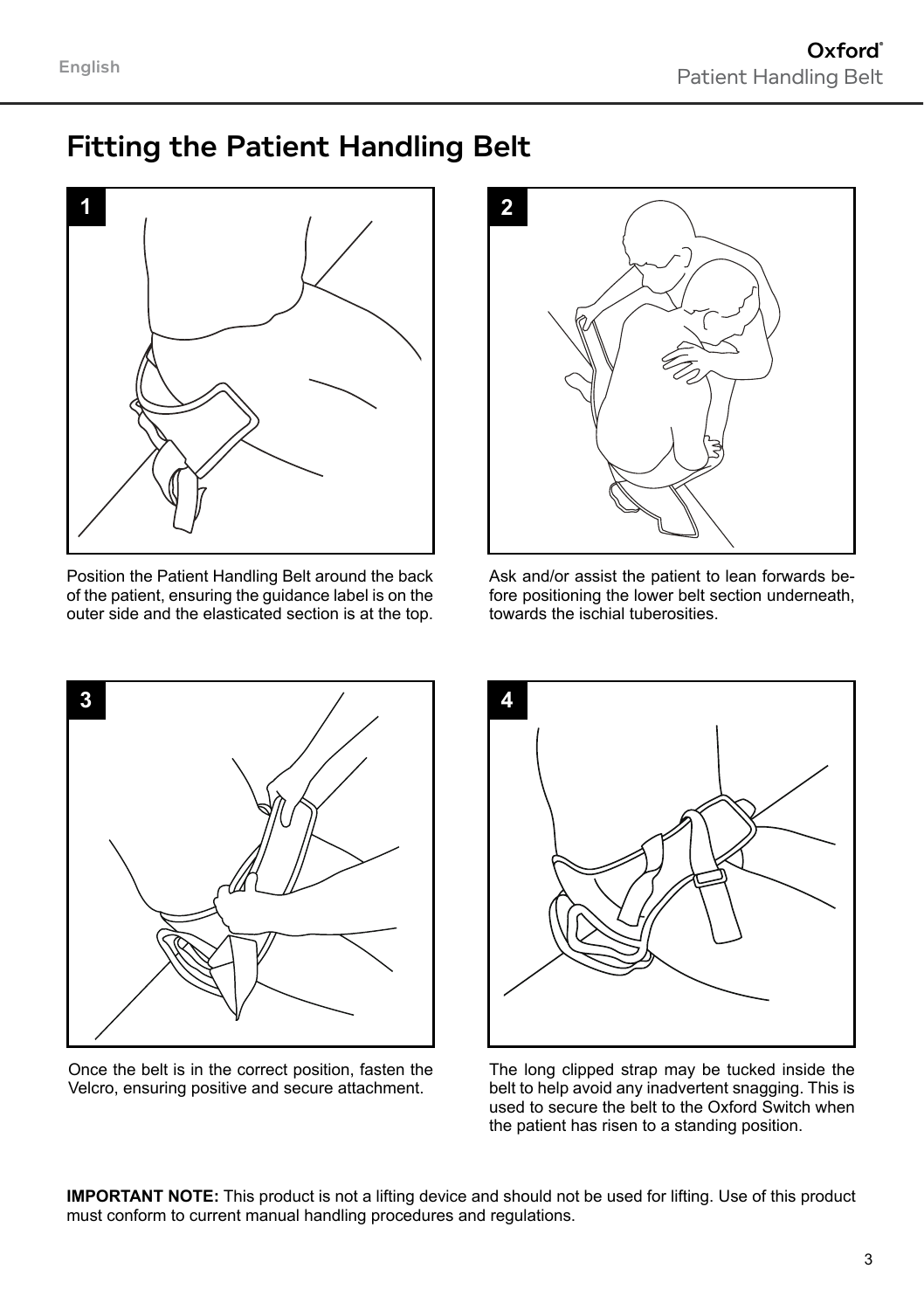## Using the Patient Handling Belt with the Switch

### **WARNING**

**The caregiver(s) must ALWAYS apply supportive and counter force in a safe manner when the user is standing up, sitting down and during transfer. Failure to do this may result in inadvertent tipping and consequential injury to the patient and/or caregiver.**

The Patient Handling Belt is an assistive accessory to help a patient rise from a seated to standing position. It can be used in combination with the Switch to not only help with standing but also to offer continued support once the patient is in a standing position.

The Patient Handling Belt provides a cradle-like support for comfort and has two handles on each side for carer-assisted standing. A longer strap, secured with a locking clip can then be looped around the attachment point on the Switch and adjusted to provide additional security and support once a standing position is achieved.

#### Dual Carer Use:

Having fitted the Patient Handling Belt to the patient (see separate user guide), apply both brakes on the Switch to ensure a stable and secure platform.

Place the patient's feet on the base plate, using the feet decals as a positioning guide.

Ask the patient to lean forwards and grab hold of one of the frame rungs, appropriate to their height, reach and comfort.

### **A** CAUTION

#### **Caregiver(s) must ensure the patient maintains the correct position throughout the transfer.**

With a carer on either side of the patient providing support and reassurance, select and grasp the appropriate handles on the Patient Handling Belt and ask the patient to stand whilst providing the necessary assistance during raising.



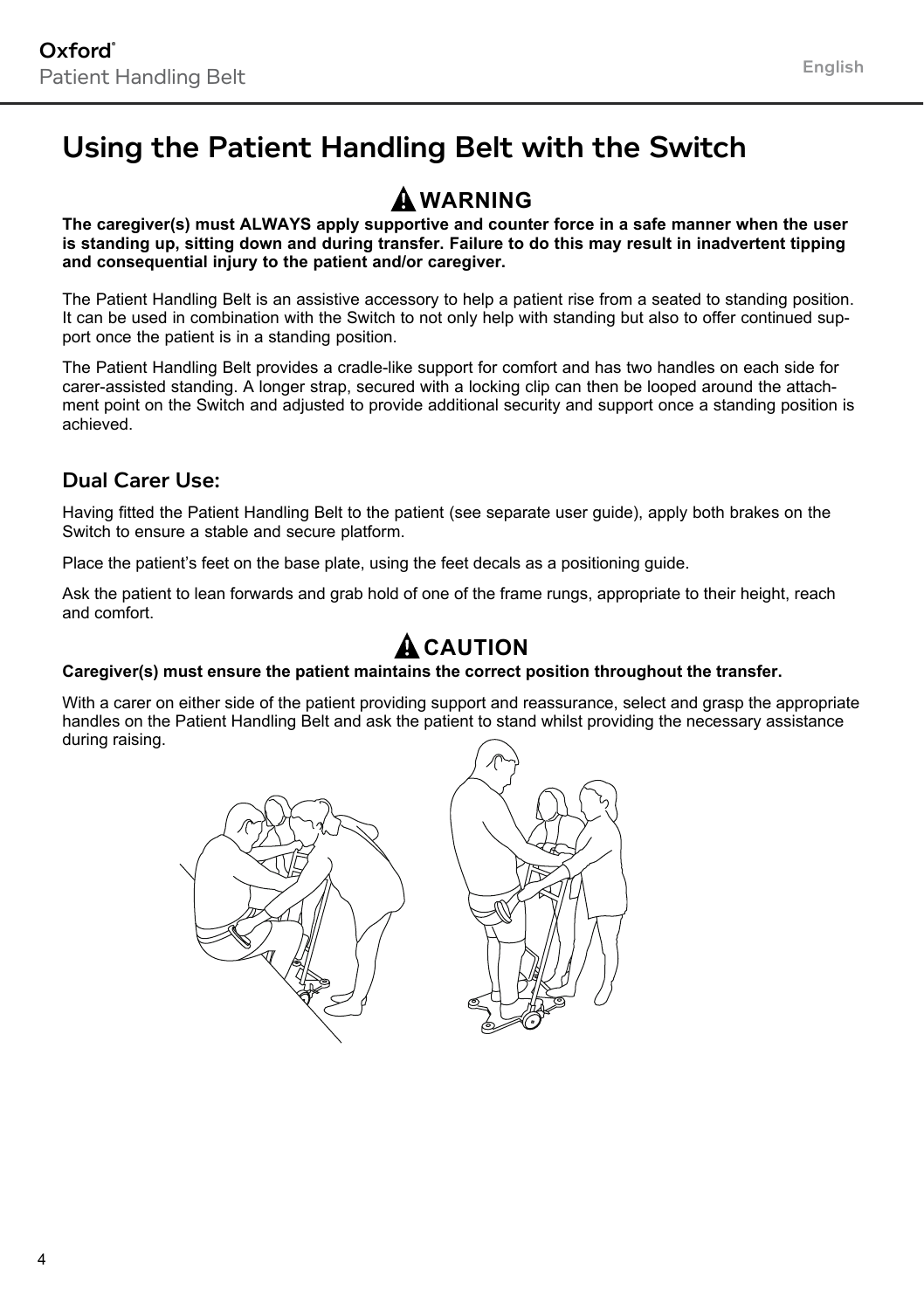### Single Carer Use:

Having fitted the Patient Handling Belt to the patient (see separate user guide), secure the clip attachment on the long strap to create an extended loop to assist with raising/standing.

Apply both brakes on the Switch to ensure a stable and secure platform.

Place the patient's feet on the base plate, using the feet decals as a positioning guide.

Ask the patient to lean forwards and grab hold of one of the frame rungs, appropriate to their height, reach and comfort.

The carer can then use either the longer (clipped) loop or a handle, providing the necessary assistance during raising.

### **A** CAUTION

#### **Caregiver(s) must ensure the patient maintains the correct position throughout the transfer.**



Attachment of the Patient Handling Belt to the Switch:

### **WARNING**

#### **NEVER secure the Patient Handling Belt to the Switch before the patient has reached a stable and fully standing position.**

Once the patient is in the standing position, the Patient Handling Belt can be attached to the Switch by securing the long adjustable loop around the curved vertical hook on the second rung down on the frame.

Feed the longer strap length around the base of the hook, fasten the clip, ensuring positive engagement before tightening the strap enough to provide assistive support to the patient.



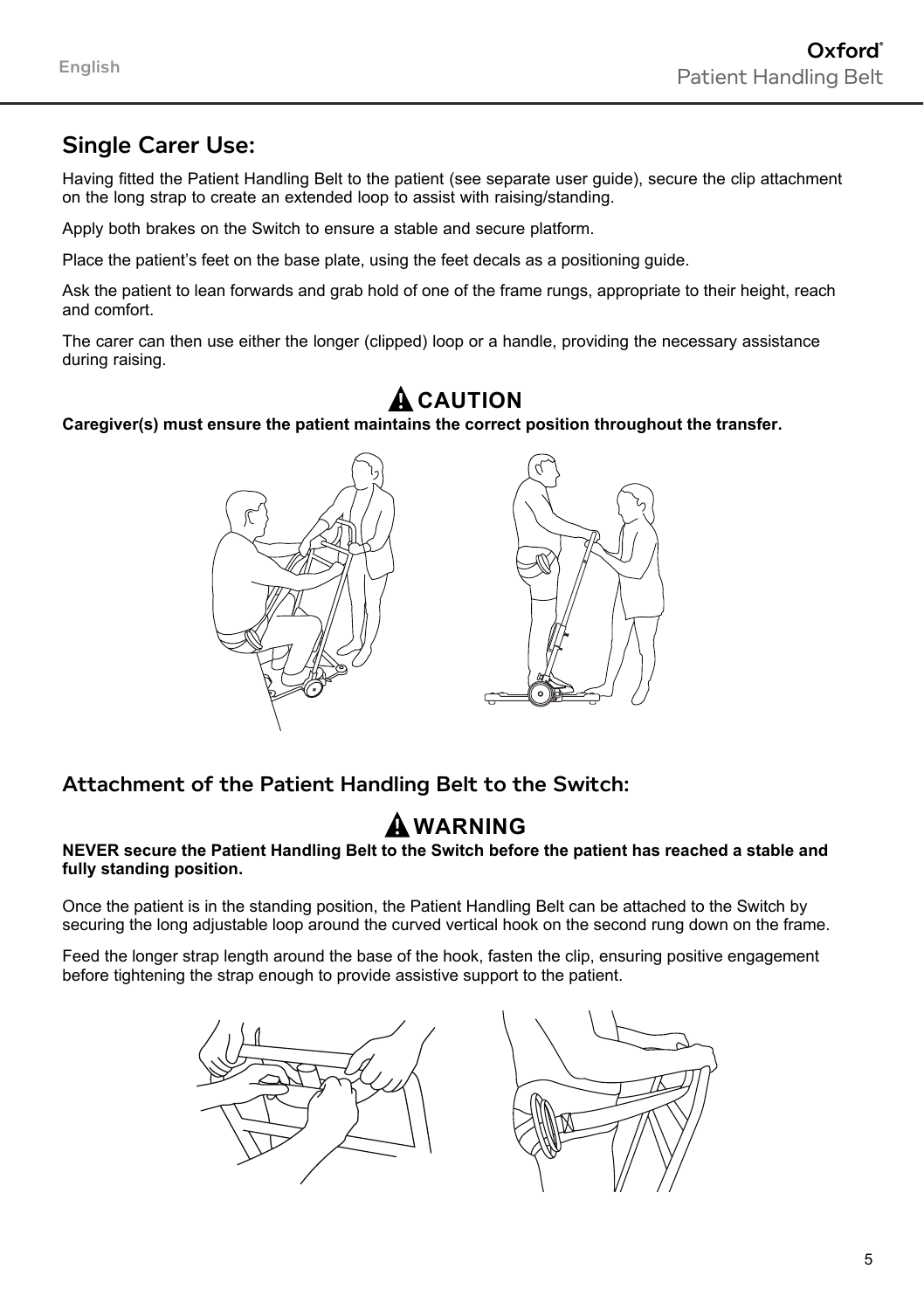#### Returning to a Seated Position:

Position the Switch suitably in front of the target surface and apply the brakes.

Ensure the patient is standing comfortably and securely, keeping their hands on the frame for assistance/balance.

Release the clip on the Patient Handling Belt strap and un-hook from the curved vertical hook. Tuck it away to the side of the belt to avoid any inadvertent snagging.

Providing necessary assistance, instruct the patient to gradually lower themselves in a controlled manner to a seated position.





## Using the Patient Handling Belt without the Switch

The Patient Handling Belt can be used independently of the Switch to assist with moving and handling tasks. This may include assisted standing and also walking rehabilitation/gait training.

### **WARNING**

**A thorough and careful risk assessment MUST be conducted prior to using the Patient Handling Belt.**

**DO NOT use the Patient handling Belt to physically hold the patient up. The patient must be able to provide most of the standing effort when using the Patient Handling Belt.**

**If it becomes apparent that you are supporting more load than is comfortable/manageable, immediately assist the patient to the nearest and safest sitting location.**

When using the Patient Handling Belt independently, follow the fitting instruction steps 1 to 3, earlier in this manual.

In addition to fastening the Velcro belt, ENSURE the clipped strap is also firmly secured around the waist.

Adopting a wide, stable base and using the side handles, carer assistance can be provided to help the patient rise from a seated position.

For walking/rehabilitation activity, keep close to the patient, providing continuous support both through use of a side handle and holding a hand if necessary

Maintain dialogue with the client, ensuring they feel safe and comfortable throughout the process. If the patient becomes unsteady or you have any doubts as to their continued ability to stand/walk, immediately assist the patient the nearest and safest sitting location.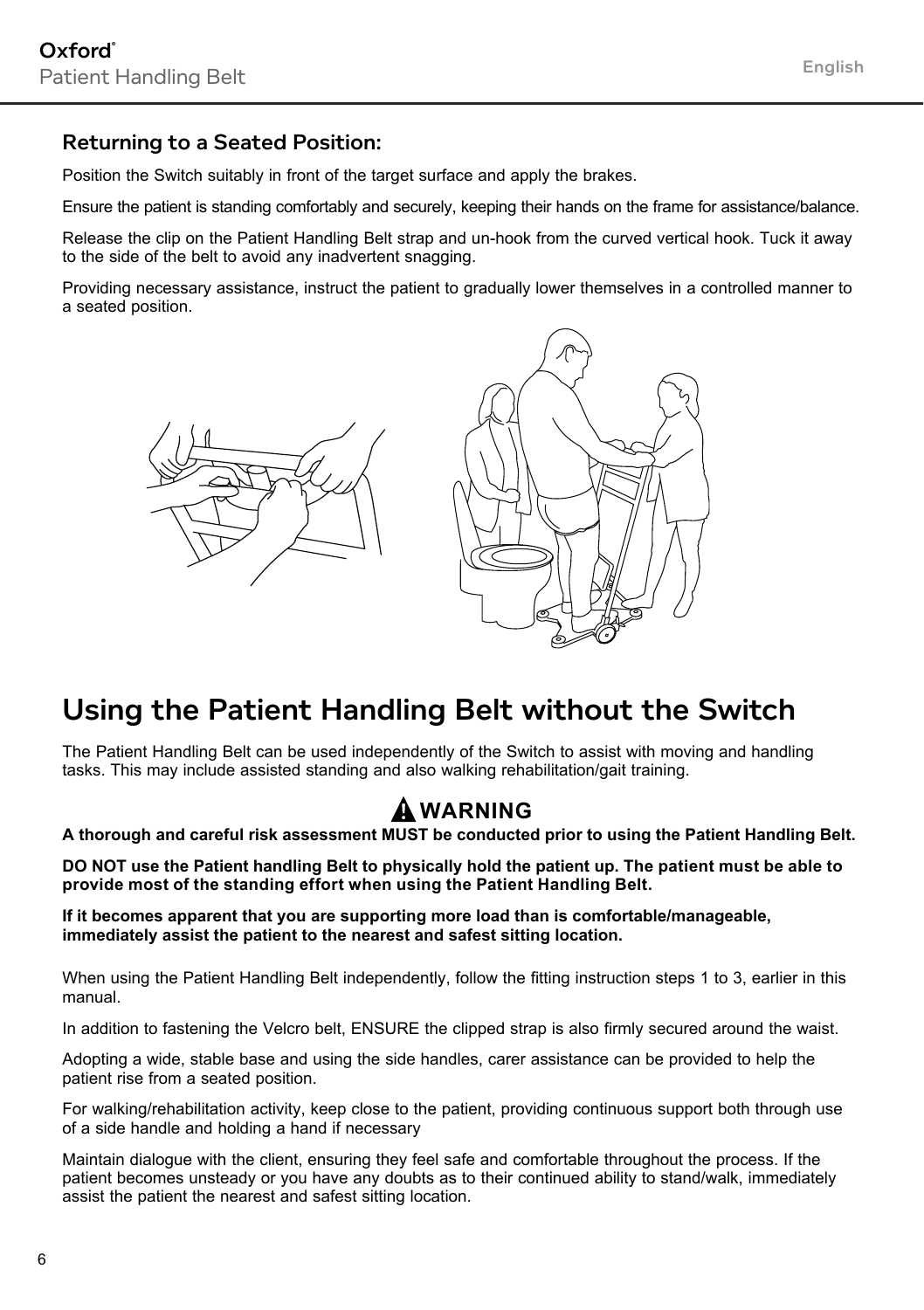## Sizing & Safe Working Load

| <b>SIZE</b>     | <b>SAFE WORKING LOAD</b> |
|-----------------|--------------------------|
| SMALL (RED)     | 440lbs / 200kg           |
| MEDIUM (YELLOW) | 440lbs / 200kg           |
| LARGE (GREEN)   | 440lbs / 200kg           |

For more information on sling dimensions, please contact us.



This product is a Medical Device in accordance with EU Medical Device Regulation 2017/745.

## Washing Instructions & Safety Checks



Machine wash at 80ºC.



DO NOT wash with bleach or detergents containing bleach. Bleach will damage the belt's material and make it unsafe for use.



Cool tumble dry, air dry or dry at very low temperature.



DO NOT dry clean.

**IMPORTANT:** All Velcro straps must be fastened together for washing.



#### **WARNING**

**Belts can suffer damage during washing and drying and should be checked carefully before each use. Scan QR code or [click here](https://joerns.co.uk/download/oxford-sling-safety-checks/) for important sling safety checks and information.**

**PLEASE NOTE:** We advise that you always seek the advice of a trained clinician, authorised Oxford distributor or Joerns Healthcare prior to purchase or use.

## End of Life Disposal

Slings and associated material accessories should be sorted as combustible waste in accordance with local or national regulations.